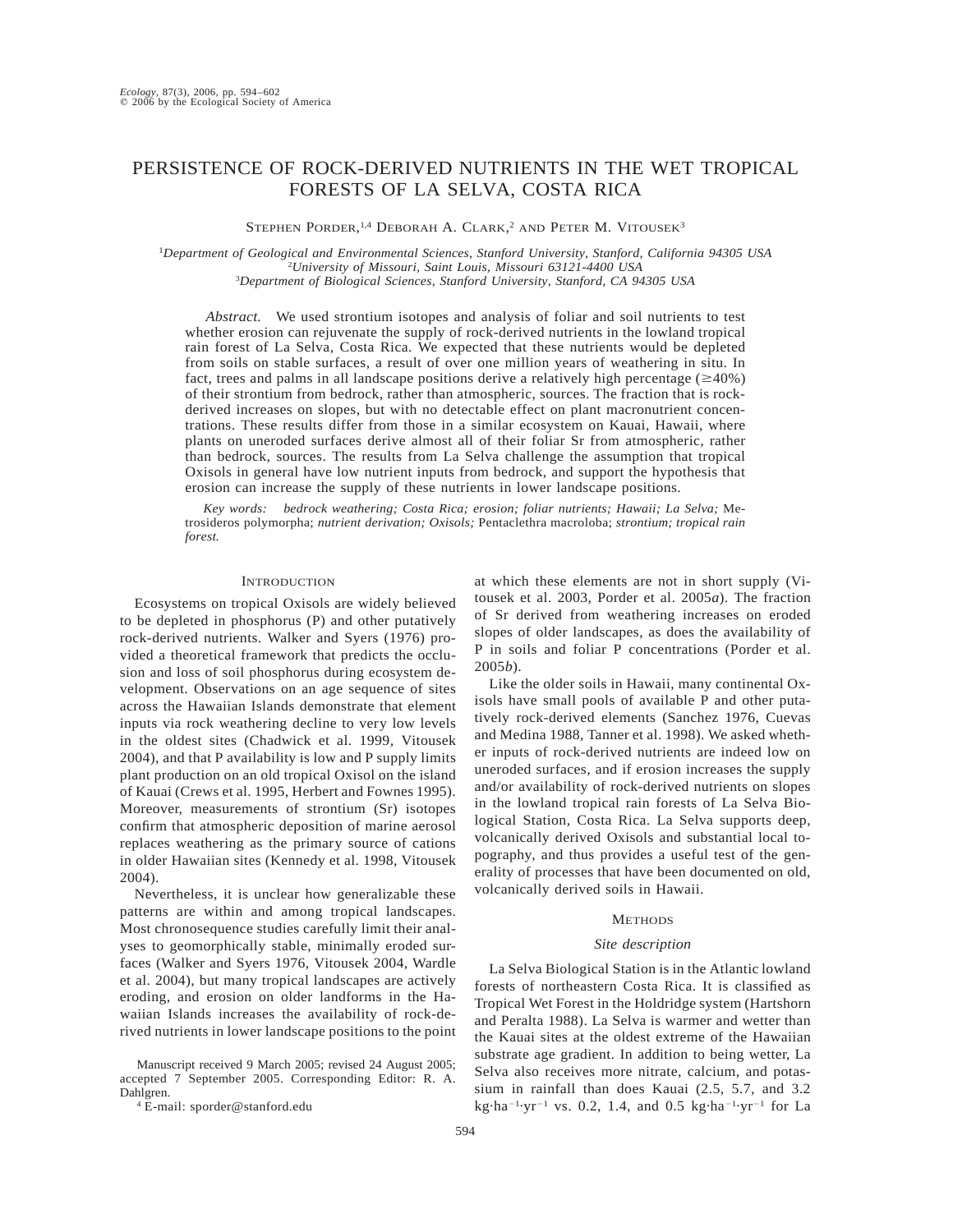TABLE 1. Comparison of properties between our study sites on Kauai (Hawaii, USA) and at La Selva (Costa Rica).

| Characteristic                              | Kauai                               | La Selva                            |
|---------------------------------------------|-------------------------------------|-------------------------------------|
| Bedrock type                                | basalt                              | basaltic andesite                   |
| Bedrock age (millions of years)             | 4.1                                 | $1.2+$                              |
| Mean annual temperature $(^{\circ}C)$       | 16                                  | 26                                  |
| Mean annual rainfall $(m/yr)$               | $2 - 5$                             |                                     |
| Dominant tree species and family            | Metrosideros polymorpha (Myrtaceae) | Pentaclethra macroloba (Mimosaceae) |
| Stems $(\% )$                               | $>75$ t                             | 12                                  |
| Litterfall $(g \cdot m^{-2} \cdot yr^{-1})$ | 4241                                | 726-8368                            |
| Native N fixers                             | no                                  | yes                                 |
| Transect elevation change (m)               | < 100                               | $<$ 30                              |

*Notes:* Kauai data are from Vitousek (2004), and La Selva data are from Parker (1994), Sollins et al. (1994), and Clark and Clark (2000). ''Stems (%)'' is the percentage of stems within the plot area that are *M. polymorpha* or *P. macroloba*.

† This is the youngest bedrock date from La Selva (Alvarado 1990).

At rainfall of  $2.5$  m/yr.

§ Six-year mean litterfall (leaves and twigs <1 cm diameter; D. A. Clark, *unpublished data*).

Selva and Kauai, respectively) (Eklund et al. 1997, Carrillo et al. 2002). However, both areas support deep  $(55 \text{ m})$  Oxisols derived from volcanic parent materials of similar ages: the Kauai site sits atop 4–5 Ma basalt (Ma is mega annum, or  $10<sup>6</sup>$  years old; Crews et al. [1995]), and La Selva's soils are derived from basaltic andesites thought to be  $\sim$ 1.2 Ma (Alvarado 1990). However, the latter date was determined by potassium argon dating, which is subject to high errors in weathered rock; thus La Selva's bedrock age is less well constrained than that of the Kauai lavas. Geomorphically stable soils at both sites are believed to be depleted in rock-derived nutrients, with low levels of exchangeable cations and phosphorus (MacDonald et al. 1983, Vitousek and Denslow 1987, Sanford et al. 1994, Sollins et al. 1994, Crews et al. 1995, Kitayama et al. 1997, Veldkamp et al. 2003, Vitousek 2004). Each is also dominated by a single tree species (on Kauai, *Metrosideros polymorpha*; at La Selva, the nitrogen fixer *Pentaclethra macroloba*), which allowed us to compare foliar nutrient concentrations for a single species at different landscape positions. Despite these similarities, the old-growth forests at La Selva are much more diverse and have double the annual fine litterfall (and presumably greater NPP) than forests on Kauai (Vitousek 2004; D. A. Clark, *unpublished data*). The two areas are compared geologically and biologically in Table 1.

We sampled soils and foliage in six 0.5-ha plots established for an ongoing landscape-scale study of carbon cycling at La Selva (the Carbono Project) and additional sites along La Selva's south boundary (Fig. 1). All of our sampling occurred on the oldest residual soils at La Selva: the Matabuey, Jaguar, and Esquina series (from oldest to youngest; Sollins et al. 1994, Clark et al. 1998). The Matabuey and Jaguar ridge top soils were originally classified as Typic Tropohumults by Sollins et al. (1994), but the Matabuey recently has been reclassified as a Typic Haploperox (M. Kleber, *personal communication*). The younger Esquina soils are thought to derive from the same flow as the Matabuey, but have been classified as Andic Humitropepts because they lack argillic horizons (Sollins et al. 1994). Because we did not do detailed soil analyses on the Esquina soils, we only report results from the Esquina soils when they differ from the patterns observed on the older residual soils.

#### *Sample collection and analyses*

We collected upper canopy full-sun leaves (using a shotgun) and soils in October 2003, and additional samples in April 2005. In each sloped Carbono plot (''steep Ultisol'' plots, after Clark and Clark [2000]), we ran a transect from a ridge top, through the plot, to the valley bottom. No transect was longer than 100 m nor descended more than 30 m in elevation. The slopes in these plots ranged from  $13^{\circ}$  to  $25^{\circ}$ , as measured from a 1-m digital elevation model (DEM) of La Selva. Slopes are steeper, up to  $30^{\circ}$ , along the south boundary. Each Carbono plot contains grid posts placed every 10 m, and the south boundary trail is marked every 50 m, so it was possible to measure position very accurately along the slope for each sample taken. We calculated relative elevation (RE) using the 1-m DEM; RE is defined as the elevation change between the highest point on a toposequence (ridge top) and a given point. Thus ridge tops have  $RE = 0$ , and the bottom of our longest slope had  $RE = -29$  m.

We used a shotgun to collect canopy leaves of *P. macroloba* and other canopy trees, as well as palm fronds; only full-sun leaves and fronds were selected. Each reported value represents the analysis of a composite sample consisting of several leaves from a single tree. Plant samples were ground and analyzed for C and N using a Carlo Erba NA1500 series II elemental analyzer (Carlo Erba, now Thermo Electron, Milan, Italy). A second subsample of leaf material was ashed at 505°C, dissolved in nitric acid, and analyzed for P and cations (Ca, Mg, K) using induction coupled plasma mass spectrometry (ICP-MS; inductively coupled plasma mass spectrometry). A third subsample was used for Sr isotope analyses.

Soils (free of surface litter) were collected at 5-m spacing along transects from ridge top to valley bottom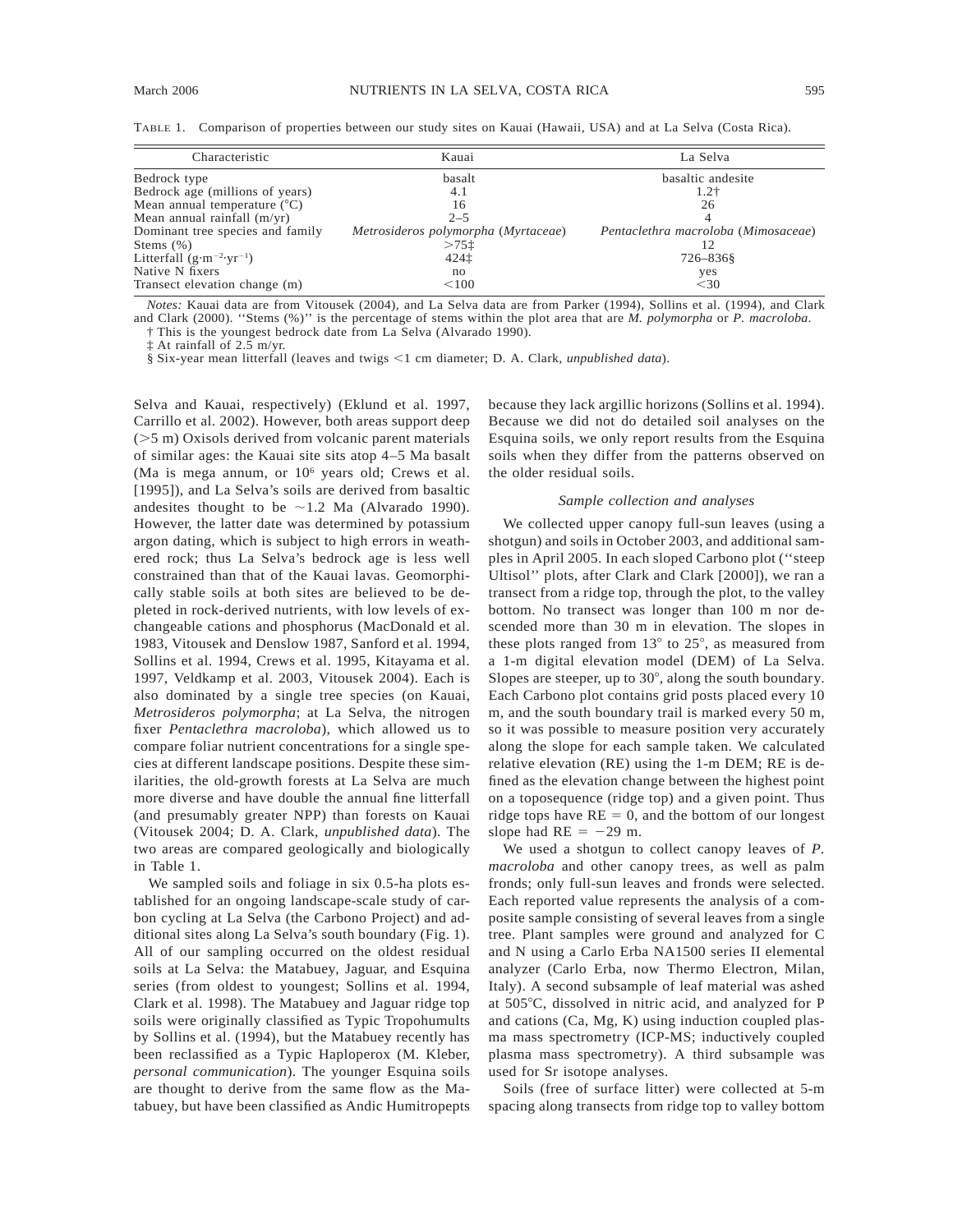

FIG. 1. Modified soil map of La Selva Biological Station, Costa Rica. The areas that we examined are marked by white boxes and are labeled P1–6 (Carbono Plots) and LS. Residual soils are Esquina, Jaguar, and Matabuey. The figure is modified from a digital soils map of La Selva (*available online*:  $\langle$ http://www.ots.ac.cr/en/laselva/gis.shtml $\rangle$ ).

(11 samples per plot), using a bulb corer to a depth of 15 cm in the mineral soil. Soils were stored in coolers, shipped to Stanford University, and analyzed for Bray's extractable phosphorus within 10 days of collection. The detection limit of our autoanalyzer (Alpkem RFA/ 2, Alpkem, Wilsonville, Oregon, USA) was  $0.08 \mu g/g$ (Bray and Kurtz 1945). Additional soil samples at four depths (0–10, 10–30, 30–50, and 50–100 cm) had been collected earlier at six locations along contour lines at the top, middle, and bottom of the Carbono slope plots; these were aggregated by depth and contour, dissolved in concentrated nitric acid at  $170-190^{\circ}$ C and  $1000-$ 1700 kPa for 8 hours, and were analyzed for total P by ICP-AES, inductively coupled plasma-atomic emission spectrometry (König and Fortmann 1996). Recovery rates using this method were  $>95\%$  (E. Veldkamp, *personal communication*).

In April 2005, we collected additional plant and soil samples from ridge tops on the residual soils for analysis of Sr isotopes and immobile element concentra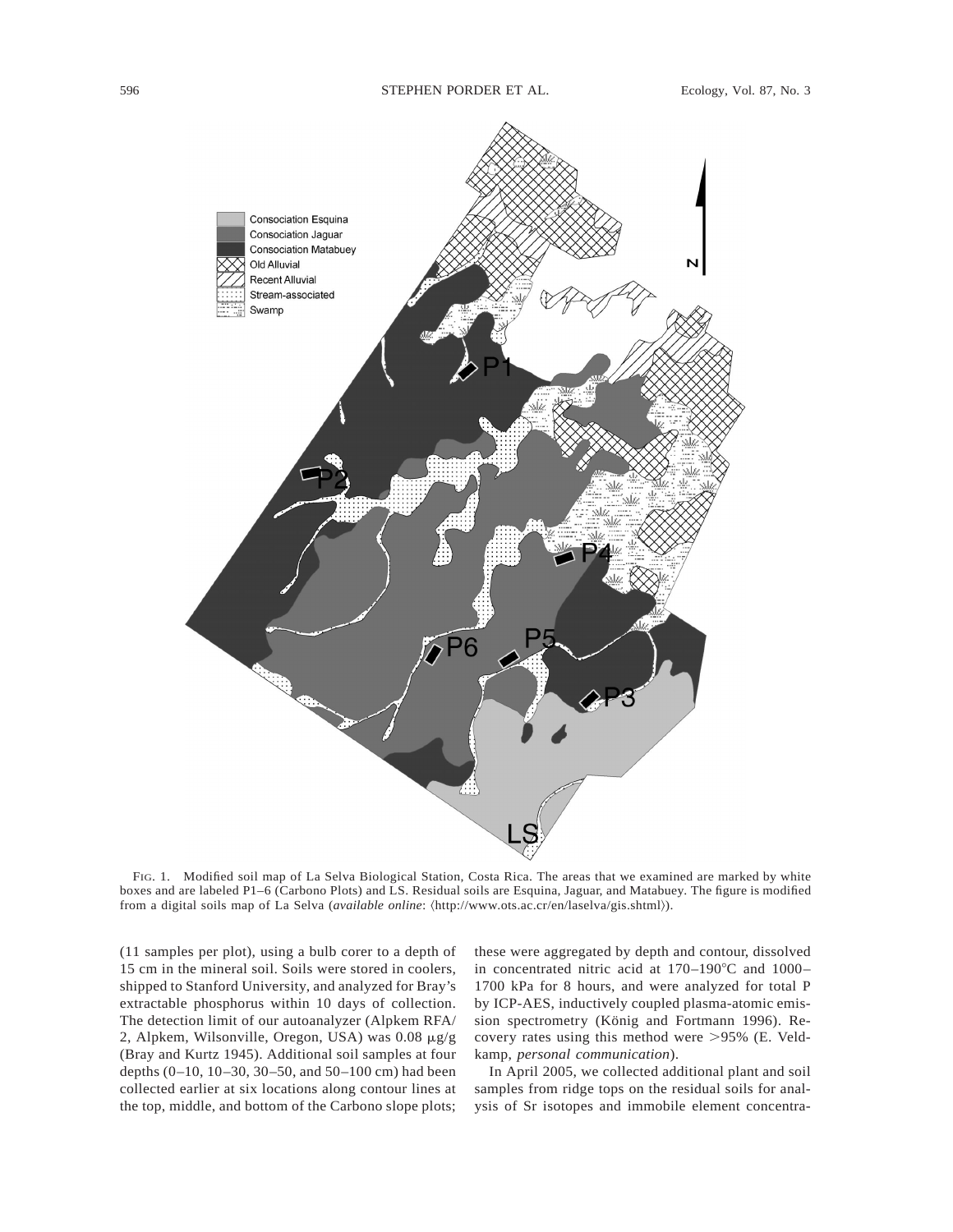P. macroloba foliar 87Sr/86Sr



Relative elevation (m)

FIG. 2. Change in foliar 87Sr/86Sr along slopes for the dominant tree *Pentaclethra macroloba*. In each plot, *P. macroloba* leaves were sampled from trees located along a transect running from the flat ridge top (relative elevation,  $RE = 0$ ) to the valley bottom. RE is the change in elevation between the highest point on a transect and a given sampling point. Plots P1– 3 (solid symbols) are on the Matabuey Residual soil; plots P4–6 (open symbols) are on the Jaguar Residual soil. For plots P1–6, respectively,  $r^2 = 0.79, 0.82, 0.95, 0.81, 0.93,$  and 0.88;  $P < 0.0001$  in all cases. Atmospheric inputs have  ${}^{87}Sr/{}^{86}Sr$  $\approx 0.7092$  and bedrock inputs have <sup>87</sup>Sr/<sup>86</sup>Sr  $\approx 0.7036$ .

tions. Soil samples were taken from within the ridge top Carbono plots (''flat Ultisol'' after Clark and Clark [2000]) on the Matabuey soils, and made use of 3 m deep soil pits described by Veldkamp et al. (2003). We dug two fresh pits to a depth of 1 m within 2 m of each deep pit. Soils in these new pits were sampled by depth, and the soil from the two pits was combined, for a given depth, prior to analysis. Samples at 1, 2, and 3 m depth were collected from within the deep pits. Because these pits were dug in 1997, we used a soil corer to extract samples at least 30 cm in from the pit wall to avoid edge effects. A subsample of each soil was analyzed for niobium (Nb) and zirconium (Zr) by Lithium metaborate fusion and ICP-MS by ALS Chemex Corporation (Sparks, Nevada, USA). A second subsample was extracted with 0.25 mol/L ammonium acetate; the solution was dried and analyzed for the isotopic composition of plant-available Sr.

## *Strontium systematics and analyses*

Strontium isotopes have been used to trace nutrient provenance in several studies across the tropics and elsewhere (Graustein 1989, Chadwick et al. 1999, Poszwa et al. 2002, Bern et al. 2005). The approach is based on differences in the ratio of  $87Sr$  to  $86Sr$  in atmospheric deposition vs. rock weathering; it is often applied using a two end-member mixing model where atmospheric inputs are primarily marine aerosol (87Sr/  $86Sr = 0.7092$ ) and the bedrock is a geologically young mafic igneous substrate  $({}^{87}Sr/{}^{86}Sr = 0.7036$ ; Capo et al. [1998], Kennedy et al. [1998], Whipkey et al. [2000]). These conditions are satisfied in Hawaii (Vitousek 2004); our analysis of a bedrock sample (87Sr/  $86Sr = 0.7037$ , an above-canopy rainwater sample  $({}^{87}Sr/{}^{86}Sr = 0.7089)$ , as well as La Selva's near-coastal location and geologic setting, indicate that the conditions are met there as well.

Strontium is most commonly used as a proxy for Ca, because the two cations have similar valence and charge. However, Sr can be a useful tracer for other rock-derived elements, including Mg, P, and K (Whipkey et al. 2000, Porder et al. 2005*a*), as long as differences in mobility are taken into account. For example, because P is much less mobile than Sr, the persistence of rock-derived Sr in a soil is likely to be accompanied by a greater persistence of rock-derived P (Porder et al. 2005*a*).

Methods for Sr isotope analysis followed those described by Porder et al. (2005*a*). All Sr isotopic ratios were determined using a Finnigan MAT 261 solid source mass spectrometer (Thermo Electron, Milan, Italy) at the USGS in Menlo Park or at Stanford University. Analytical blanks were usually  $\leq 1$  ng, and the average ( $\pm$  SE) for NBS 987 during the time of analysis was 0.71022  $\pm$  0.00003 at the USGS and 0.71034  $\pm$ 0.00005 at Stanford. Samples analyzed at Stanford were normalized to the correct standard value, and sample measurements were typically precise to 0.00003 (2 SE).

#### RESULTS

The ratio 87Sr/86Sr in foliage of *Pentaclethra macroloba* ranged from 0.7068 to 0.7045, and decreased significantly ( $P < 0.001$ ) downslope along all transects (Fig. 2), demonstrating that erosion increases the fraction of plant Sr that is derived from rock weathering. Other species showed similar patterns (Table 2). Using global average values for young, mafic, igneous rock (0.7036) and for atmospheric deposition of marine aerosol (0.7092), these values correspond to a contri-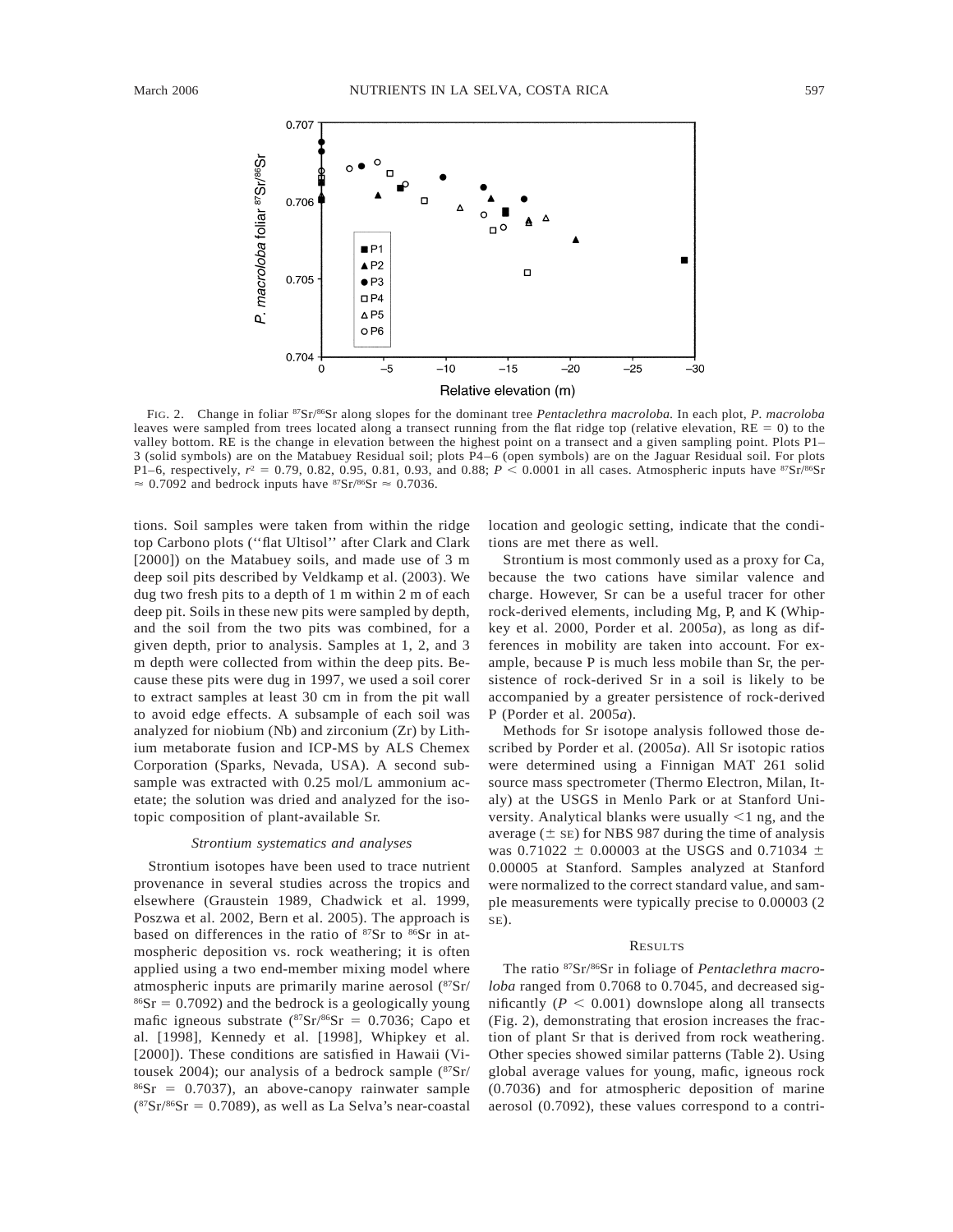| Plot           | <b>Species</b>                             | Family             | Top     | <b>Bottom</b> |
|----------------|--------------------------------------------|--------------------|---------|---------------|
| P <sub>1</sub> | Inga thibaudiana DC.                       | Mimosaceae         | 0.70597 | 0.70561       |
| P <sub>1</sub> | Welfia regia W. Bull ex Mast.              | Arecaceae          | 0.70596 | 0.70543       |
| P <sub>2</sub> | Protium pittieri (Rose) Engl.              | <b>Burseraceae</b> | 0.70615 | 0.70575       |
| P <sub>3</sub> | Dystovomita paniculata (Donn. Sm.) Hammel† | Clusiaceae         | 0.70663 | 0.70669       |
| <b>P4</b>      | Dendropanax arboreus (L.) Decne. & Planch. | Araliaceae         | 0.70632 | 0.70596       |
| P <sub>5</sub> | Welfia regia W. Bull ex Mast.              | Arecaceae          | 0.70646 | 0.70528       |
| P <sub>5</sub> | Warszewiczia coccinea (Vahl) Klotzsch      | Rubiaceae          | 0.70595 | 0.70542       |
| P <sub>6</sub> | Pourouma bicolor Mart. subsp. scobina      | Cecropiaceae       | 0.70629 | 0.70587       |
|                | (Benoist) C. C. Berg & Heusden             |                    |         |               |
| P <sub>6</sub> | <i>Protium pittieri</i> (Rose) Engl.       | <b>Burseraceae</b> | 0.70627 | 0.70596       |

TABLE 2. 87Sr/86Sr of plants other than *P. macroloba* from the top and bottom of each Carbono slope transect.

*Notes:* Two sigma errors  $(2 \text{ SE})$  associated with each measurement = 0.00003. Note that every species but one has a higher  $87$ Sr/ $86$ Sr at the top of the slope than at the bottom, and that all have  $>40\%$  rock-derived Sr.

† Not significantly different between top and bottom.

bution of rock-derived Sr of 43–84%. Analyses of a single rock and a single rainfall sample from La Selva Biological Station yielded results very similar to the average end members (0.7037 and 0.7089, respectively). The highest percentage of rock-derived Sr in *P. macroloba* foliage (84%,  ${}^{87}Sr/{}^{86}Sr = 0.7045$ ) was found in valleys on the younger Esquina soils (LS, Fig. 1).

Although the pattern of decreasing 87Sr/86Sr along slopes matches our observations in the Hawaiian Islands, the intercept  $(^{87}Sr/^{86}Sr)$  on ridge tops) is quite different at La Selva. Even on ridge tops with deep Oxisols, a relatively large fraction of the Sr in tree leaves is rock derived  $(>43\%;$  Fig. 2) vs.  $<15\%$  on ridge tops in old substrate in Hawaii (Porder et al. 2005*a*).

Concentrations of most foliar macronutrients in *P. macroloba* (N, P, Ca, Mg) did not vary systematically or significantly with slope position, despite the increase in rock-derived Sr on the slopes (Fig. 3). Foliar K increased downslope on four of the six slopes, and the trend for the six slopes combined was significant ( $P \leq$ 0.01).

Concentrations of available phosphorus (Bray's extractable) did not vary significantly along the slopes sampled, but total P increased downslope at all depths (5, 20, 40, and 75 cm; Fig. 4). Total P may be more indicative of bioavailable P than is Bray's extractable P, as suggested by recent work at La Selva demonstrating that total P is negatively correlated with fine-root density (J. Espeleta, *personal communication*). Exchangeable cations (K, Ca, Mg) either did not change or increased at lower relative elevations (downslope), although these trends were not consistent at different soil depths (E. Veldkamp, J. Mackensen, and D. B. Clark, *unpublished data*).

Immobile element concentrations (ash-free) in residual soils on ridge tops averaged 34 and 351 ppm for Nb and Zr, respectively (Table 3). Soil-extractable Sr from a single deep (3 m) pit on a residual soil ridge top decreased monotonically from 0.70611 in the surface horizons to 0.70499 at 3 m depth. Nearby foliage matched the signature of the upper soil horizons (0.70605; Table 4).

# **DISCUSSION**

The soils of La Selva and Kauai have some fundamental similarities. Both sit atop old mafic lava flows that support deep, highly weathered Oxisols. Soils in both sites have low pH ( $\sim$ 4), Bray's P ( $\lt$ 2 µg/g), and cation exchange capacity, CEC  $\leq$  2 cmol positive charge/kg soil) (Olander 2004; O. Chadwick, *personal communication*; E. Veldkamp, J. Mackensen, and D. B. Clark, *unpublished data*); they are both relatively rich in organic matter. However, in Kauai, the development of a plinthite layer below the A horizon layer impedes soil water flow and affects root distributions (Lohse and Matson 2005). In La Selva, soil horizon development is weak and soil water flow is not impeded by a hardpan layer (Sollins et al. 1994). Nevertheless, the majority of fine roots occur in the upper 50 cm of soil in both sites, although some fine roots are found at least 3 m deep at La Selva (Ostertag 2001; J. Espeleta, *personal communication*; S. Porder, *personal observation*).

Above ground, however, these ecosystems differ substantially. Fine litterfall (leaves and twigs) at La Selva is twice that at Kauai (Vitousek 2004; D. A. Clark, *unpublished data*) and the canopy is three to four times taller. Foliar concentrations of N and P are significantly higher for all of our measured canopy trees on uneroded surfaces at La Selva than at Kauai ( $P$  < 0.001; S. Porder, *unpublished data*). Above ground, La Selva is more similar to forests on young, more fertile Hawaiian soils than to those on 4.1-Ma Kauai soils.

The similarity between La Selva and younger Hawaiian sites and dissimilarity between La Selva's and Kauai extend to the effects of erosion on foliar 87Sr/ 86Sr and macronutrients. In both La Selva and Kauai, slopes support relatively shallow soils  $(<1$  m in Kauai), and plants at lower landscape positions take up more rock-derived Sr. This shift is not correlated with increases in foliar macronutrients at La Selva, whereas at Kauai, rock-derived Sr is highly correlated with foliar P (Porder et al. 2005*b*). However, as at La Selva, increases in rock-derived Sr on slopes in younger (0.15 Ma) Hawaiian landscapes do not correlate with in-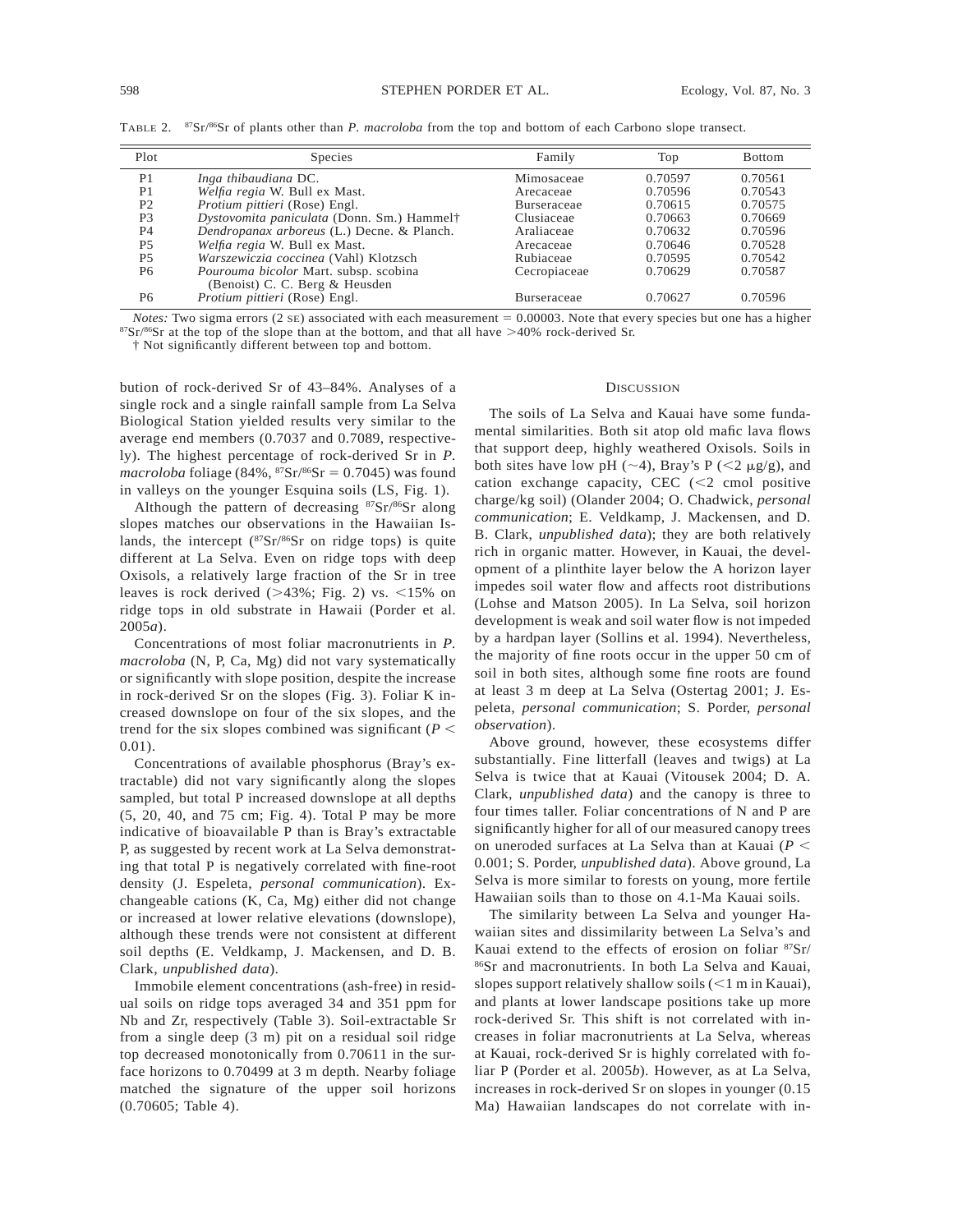

Relative elevation

FIG. 3. *P. macroloba* foliar macronutrients (a) nitrogen, (b) phosphorus, and (c) cations show no significant trend along the slopes, except in the case of potassium. In this figure, all of the Carbono slope plots are combined.

creased foliar P, presumably because nutrients are relatively abundant in Hawaiian landscapes of this age (Porder et al. 2005*a*).

Why are La Selva forests more similar to those of younger, fertile Hawaiian ecosystems than to those of comparably aged Kauai? Forests on stable surfaces in Kauai take up  $\leq$ 15% of their Sr from bedrock sources; only  $\sim$ 40% is derived from rock in the lowest landscape positions. In contrast, plants on stable ridge tops at La Selva take up an average of 50% of their Sr from bedrock, and up to 84% in the lowest landscape positions. Given that the soils are deep  $(>5 \, \text{m})$  and the rock is highly weatherable in both places, La Selva's higher temperatures ( $26^{\circ}$ C mean annual temperature) and rainfall (4 m/yr) should produce more rapid de-

pletion of rock-derived elements than at Kauai, where four million years of soil weathering produces forests almost completely dependent on atmospheric inputs of cations and P to maintain productivity in the face of leaching losses (Kennedy et al. 1998, Chadwick et al. 1999). In fact, the higher atmospheric inputs of cations at La Selva (Eklund et al. 1997, Carrillo et al. 2002) might be expected to produce an even more atmospherically dominated Sr pool at La Selva than Kauai.

We suggest three plausible explanations for the preservation of rock-derived Sr at La Selva. First, La Selva soils, even on ridge tops, may be eroding at a much faster rate than expected, with the effect of rejuvenating nutrient supply to soils at all landscape positions rather than only on slopes. Bern et al. (2005) hypothesized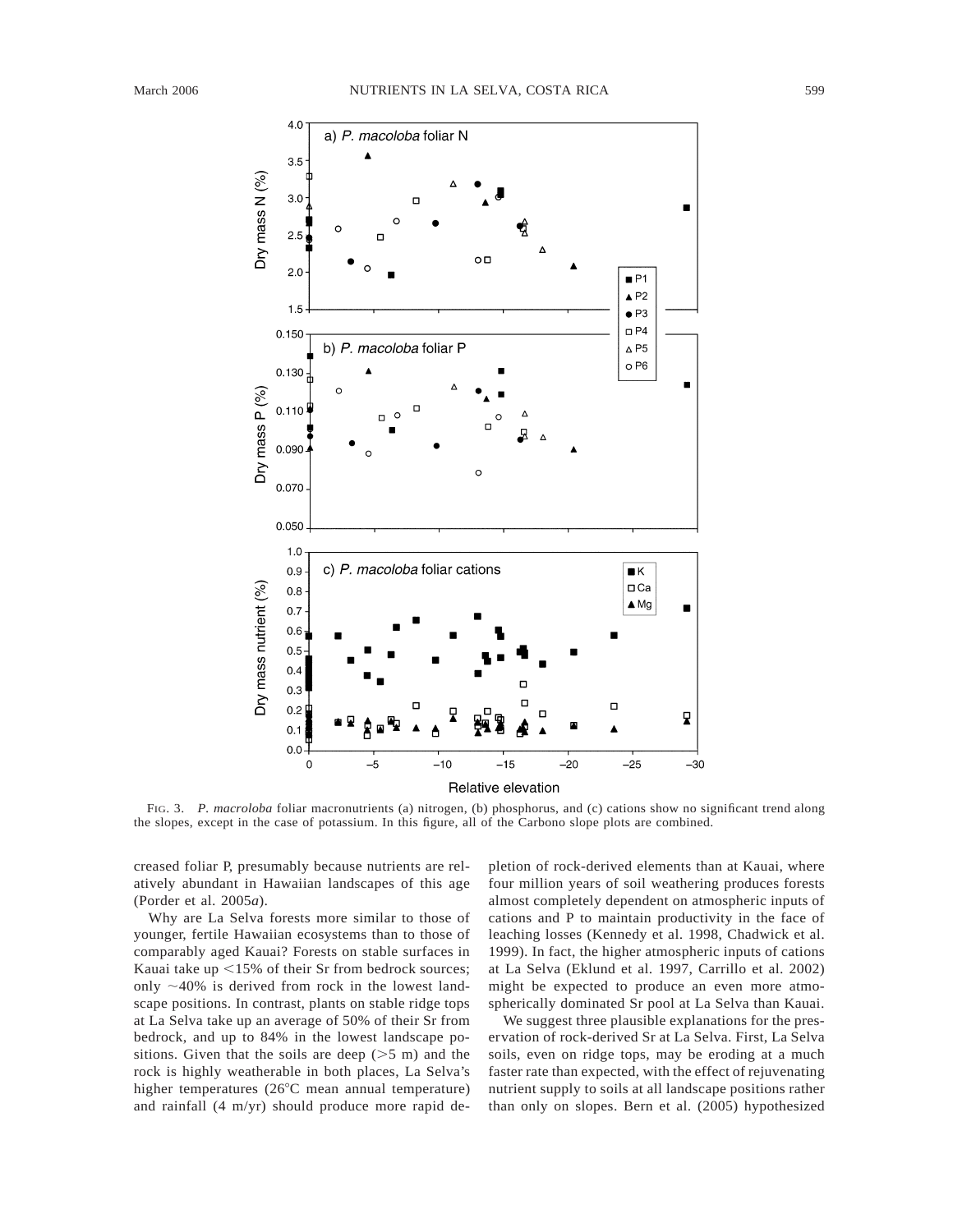

FIG. 4. (a) Upper mineral soil (top 15 cm) Bray's extractable phosphorus vs. relative elevation. Bray's increases significantly downslope ( $P < 0.01$ ) on transect P1; there is a marginally significant increase ( $P < 0.06$ ) at P3 and P4. Zero values are below the detectable limits of our method (0.08  $\mu$ g/g). (b) Total soil P vs. relative elevation at 0–10 and 10–30 cm depth. Trends are similar at 40 and 75 cm depth (data not shown). Six soil pits were examined along contours at the top, middle, and bottom of the slope plots. The six soil samples from a given topographic position within a plot were aggregated for analysis, and the regression for total P is significant at  $P < 0.05$  for both depths.

that the persistence of rock-derived Sr on the Osa Peninsula in western Costa Rica was related to rapid uplift and erosion rates even on ridge tops, despite the presence of apparently highly weathered Oxisols. Their model demonstrated that observed uplift rates there could provide a sufficient supply of rock-derived Sr to explain its abundance in plants and soils. We cannot rule out this possibility based on our data, but think that uplift is unlikely to account for rock-derived Sr on La Selva ridge tops. The local topography is not nearly as steep as in Osa, La Selva sits just above the flat Atlantic lowlands, the ridge tops are relatively flat

TABLE 3. Immobile element (Nb and Zr) concentrations for three sites (L4–6) on the residual ridge tops, on an ashfree basis.

| Depth             | Niobium, Nb (ppm) |    |    | Zirconium, Zr (ppm) |     |     |
|-------------------|-------------------|----|----|---------------------|-----|-----|
| (c <sub>m</sub> ) | I .4              | L5 | L6 | IА                  | L5  | L6  |
| 5                 | 37                | 31 | 33 | 376                 | 318 | 356 |
| 20                | 37                | 31 | 34 | 422.                | 309 | 365 |
| 40                | 35                | 31 | 34 | 373                 | 314 | 353 |
| 75                | 37                | 33 | 33 | 366                 | 320 | 346 |

*Notes:* The range for Costa Rica volcanics (lavas and tuffs) is 9.2–35.8 ppm Nb and 110–409 ppm Zr (Reagan and Gill 1989, Hannah et al. 2002). The value from each site represents a measurement of an aggregate sample from two separate pits. Detection limits are 1 and 0.5 ppm. respectively, for Nb and Zr.

TABLE 4. Ammonium acetate soil-extractable 87Sr/86Sr from a 3 m deep soil pit on a residual ridge top, at site L5 in Costa Rica.

| Soil depth (cm) | 87Sr/86Sr |  |
|-----------------|-----------|--|
| 5               | 0.70611   |  |
| 20              | 0.70611   |  |
| 40              | 0.70599   |  |
| 75              | 0.70582   |  |
| 100             | 0.70572   |  |
| 200             | 0.70563   |  |
| 300             | 0.70499   |  |

*Notes:* Rock-derived Sr has  $87Sr/86Sr = 0.7036$ ; atmospherically derived Sr has  ${}^{87}Sr/{}^{86}Sr = 0.7092$ . Thus there is abundant rock-derived Sr well within the rooting zone of plants. *P. macroloba* foliage had  ${}^{87}Sr/{}^{86}Sr = 0.70605$ .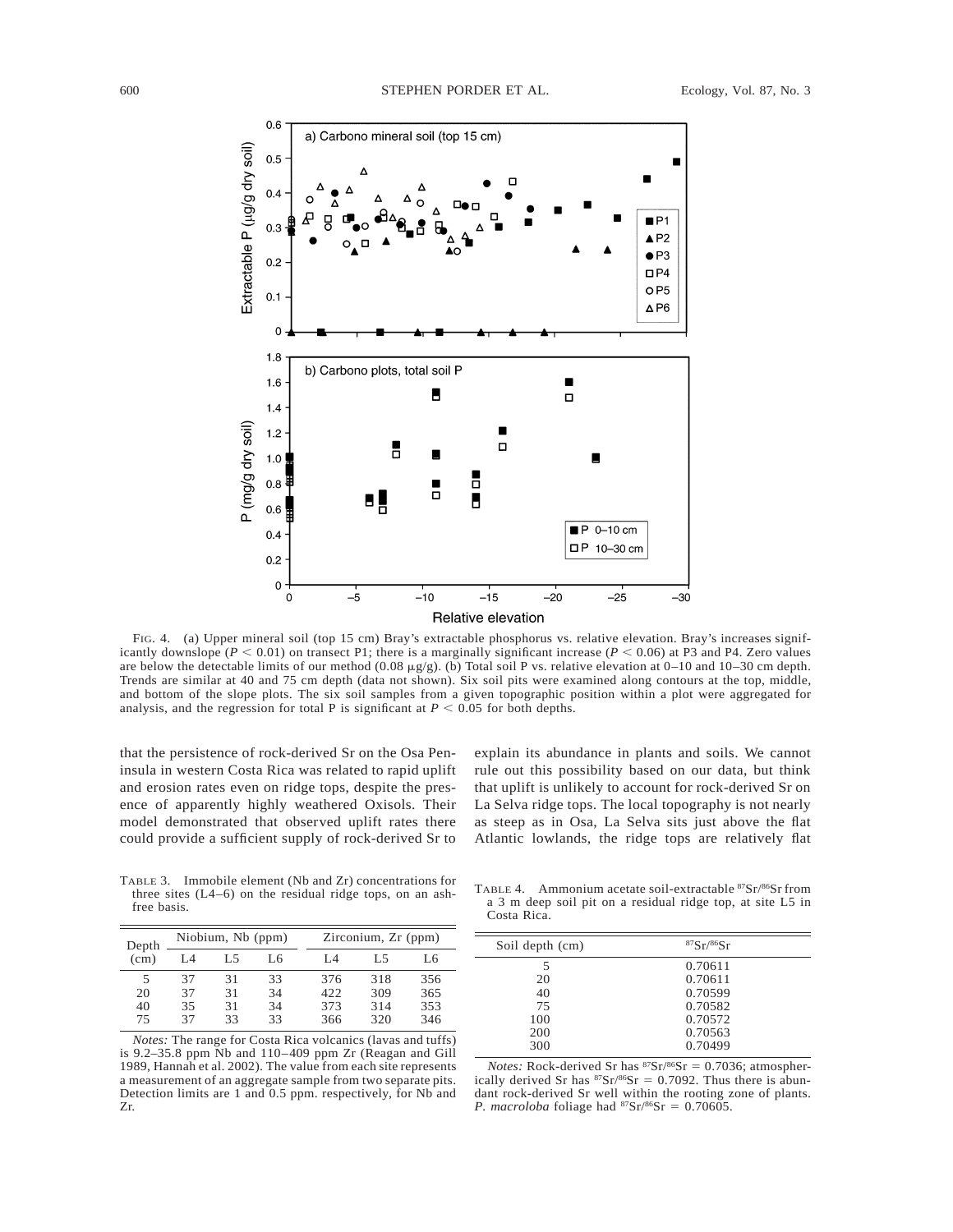$(<5^{\circ}$ ), and uplift rates, while high, are not as high as they are on the Pacific coast (Gardner et al. 1992). Furthermore, La Selva's soils do not contain clasts of unweathered basalt, which may be the proximate source of rock-derived Sr to the Osa soils (Bern et al. 2005).

Second, it is possible that nearby volcanoes in the Costa Rican Cordillera have provided inputs of ash or lahar deposits to the Atlantic lowland region. In essence, this means that the age of the bedrock  $(\sim 1.2)$ Ma) is misleading, in that the soils are actually derived from much younger material that has been deposited more recently. The concentrations of immobile elements in soil can help to test this hypothesis, because as soils develop and mobile elements are leached, the concentration of immobile elements increases. At Kauai, for example, Nb concentrations in soil are 250–500 ppm (Vitousek 2004), whereas the basaltic parent material from which they were formed has  $[Nb] \sim 60$  ppm (Kurtz et al. 2000). Along a catena on the Turrialba Volcano in Costa Rica, Zr concentrations increase from 211 ppm in unweathered volcanic ash to 597 ppm in highly weathered lowland soils (Meijer and Buurman 2003). In contrast, the La Selva residual ridge top soils have [Nb] and [Zr] 34 and 351 ppm, respectively, similar to the range reported in the literature for Costa Rican basalts and tuffs (Reagan and Gill 1989, Hannah et al. 2002). This indicates that the soils have not been heavily leached during development. This result suggests that La Selva's deep, residual Oxisols are, in fact, not as nutrient depleted as those of Kauai, and calls into question the assumption that these soils were formed from the in situ weathering of  $>1$  Ma basaltic andesite.

The immobile element data cannot distinguish between ashfall and lahar deposits as potential agents for bringing fresh material into the system in the relatively recent past. However, the depth profile of soil-extractable Sr strongly suggests that ashfall is not the primary vector by which Sr, and other rock-derived nutrients, get into this system. Relatively continuous ashfall would produce soils with a similar Sr signature at different depths. A more recent ashfall over old soils would yield more rock-derived Sr near the surface (Kennedy et al. 1998), rather than the monotonic decrease toward the rock-derived Sr end member that we observed. Furthermore, a single large ashfall (enough to produce at least 5 m of soil) would probably cover a very large area and thus be present in ocean cores or lake deposits, but no such massive ashfall deposit has been found (Ledbetter 1985).

Finally, it is possible that plants are using deep roots to tap into nutrient-rich bedrock areas. There is little evidence of tropical trees using deep roots for nutrient acquisition, but there have been few studies of this phenomenon (see Poszwa et al. 2002). Deep rooting for nutrient uptake in arid ecosystems has been described recently by McCulley et al. (2004), and many tropical trees are thought to use deep roots for water acquisition during the dry season (Nepstad et al. 1994, McCulley et al. 2004). Our observation of highly rockderived Sr at 3 m depth in the soil, together with the presence of some fine roots at this depth, suggests that deep rooting (below 1 m) could contribute to the maintenance of rock-derived Sr in this forest.

We note, however, that nutrient uptake from deep in the soil may be possible only where there is a supply of nutrients within the reach of roots. If the soil weathering front has descended to depths that are inaccessible to plants, as may have occurred in the highly weathered soils of the Amazon and other deeply leached regions, deep rooting would not be able to influence the nutrient depletion of the upper soils. At La Selva, however, we suggest that deep rooting and relatively young parent material, as compared to Kauai or much of the continental tropics, combine to maintain relatively high levels of rock-derived Sr, macronutrient concentrations, and aboveground productivity.

## ACKNOWLEDGMENTS

The authors thank Virginia Matzek and Steve Allison for thoughtful discussions and comments on early versions of this manuscript. Dr. Randy Dahlgren, Dr. Phil Sollins, and one anonymous reviewer provided helpful suggestions on earlier versions of this manuscript and made several important suggestions to guide additional sampling. David Clark organized the collecting and shipping of the above-canopy rainfall sample, and Leonel Campos and William Miranda provided invaluable assistance in the field. We also thank the Organization for Tropical Studies for organizational assistance. Douglas Turner and John Fitzpatrick assisted with laboratory analysis. Financial support for this project was provided by NSF DEB 0108492 to P. Vitousek, NSF Doctoral Dissertation Grant No. 407726 to S. Porder, the Andrew Mellon Foundation, and Conservation International (the TEAM Project).

#### LITERATURE CITED

- Alvarado, I. G. 1990. Características geológicas de la Estación Biológica La Selva, Costa Rica. Tecnología en Marcha **10**:11–22.
- Bern, C. R., A. R. Townsend, and G. L. Farmer. 2005. Unexpected dominance of parent-material strontium in a tropical forest on highly weathered soils. Ecology **86**:626–632.
- Bray, R. H., and L. T. Kurtz. 1945. Determination of total, organic, and available forms of phosphorus in soils. Soil Science **59**:39–45.
- Carrillo, J. H., M. G. Hastings, D. M. Sigman, and B. J. Huebert. 2002. Atmospheric deposition of inorganic and organic nitrogen and base cations in Hawaii. Global Biogeochemical Cycles **16**:1–16.
- Chadwick, O. A., L. A. Derry, P. M. Vitousek, B. J. Huebert, and L. O. Hedin. 1999. Changing sources of nutrients during four million years of ecosystem development. Nature **397**:491–497.
- Clark, D. B., and D. A. Clark. 2000. Landscape-scale variation in forest structure and biomass in a tropical rain forest. Forest Ecology and Management **137**:185–198.
- Clark, D. B., D. A. Clark, and J. Read. 1998. Edaphic variation and the mesoscale distribution of tree species in a neotropical rain forest. Journal of Ecology **86**:101–112.
- Crews, T. E., K. Kitayama, J. H. Fownes, R. H. Riley, D. A. Herbert, D. Mueller-Dombois, and P. M. Vitousek. 1995. Changes in soil-phosphorus fractions and ecosystem dynamics across a long chronosequence in Hawaii. Ecology **76**:1407–1424.